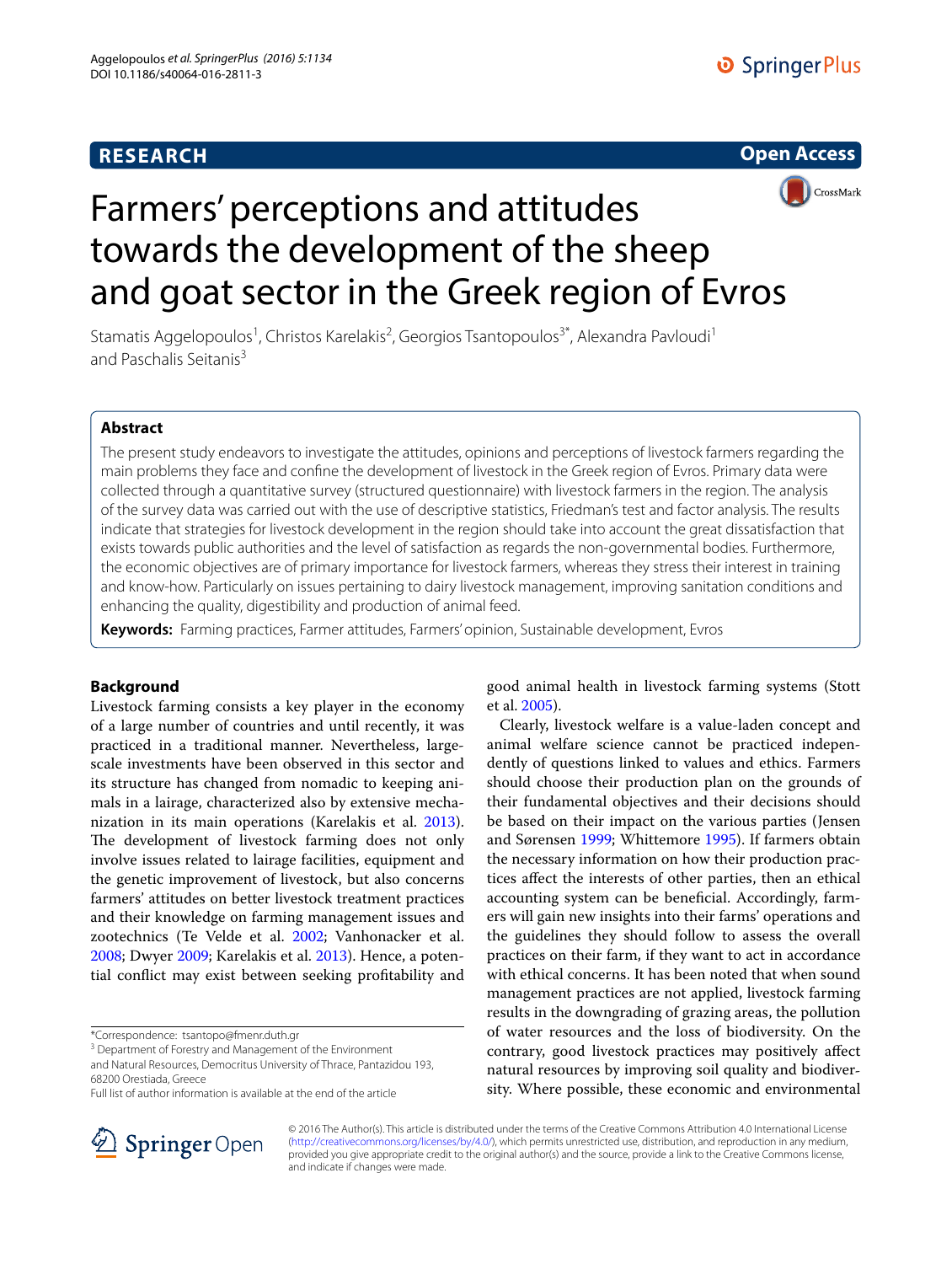concerns should be promoted through attractive scenarios, and the relevant policies and technologies that will contribute to this aim, should be defined (Boyazoglu [2002](#page-8-7)).

The prefecture of Evros, which is the area under study, experiences one of the worst trials in its history as whole herds of sheep (primarily) have been decimated by sheep pox and bluetongue, due to the lack of effective means and support structures to confront this problem. According to the Regional Veterinary Directorate, in the early stages of progression of smallpox disease, the total number of slaughtered animals was 18,158 in 117 farms and about 70,000 the compensated animals. This issue, along with the absence of any national policy for livestock farming, have led the sector and the overall growth of the region to a marginal point. The sustainability of livestock farms is essential for the future of the sector and can become the driving force for further regional development. Despite the large number of extant literature regarding the development of livestock farming in Greece in recent years (Fousekis et al. [2001;](#page-8-8) Aggelopoulos et al. [2010](#page-8-9); Galanopoulos et al. [2011;](#page-8-10) Aggelopoulos et al. [2013](#page-8-11); Karelakis et al. [2013](#page-8-0); Pavloudi et al. [2013\)](#page-8-12), and Manousidis et al.  $(2016)$  who studied the factors influencing the dietary preferences of goats in the study area, international scholars have not discussed the ethical questions that arise from the loss of a large number of animals.

Accordingly, the objective of the present study is to define certain development policy measures for the sheep and goat farming sector, based on farmers' attitudes and perceptions. Specifically, the research endeavors to examine the views of livestock farmers on issues related to the future growth of the sector. The various factors that will emerge from the study may consist a platform for policymakers to contribute to the sector's development in this region. The remainder of the paper includes a description of sheep and goat farming in Greece in the next section, whereas the third section offer a general picture of the area under study. The fourth section describes the materials and methods used in the current study along with the main results in the fifth section. Finally, the last section concludes.

## **Characteristics of sheep and goat farming in Greece**

Greece has a long tradition in livestock farming, mainly sheep and goat (Pavloudi et al. [2013](#page-8-12)) and many studies have assessed the economics and overall sustainability of the sheep and goat farming sector, along with the potential for further improving its competitive profile. Aggelopoulos et al. [\(2010\)](#page-8-9), argued that the key problem affecting the competitiveness of the sector involves the high production. Theocharopoulos et al. ([2007](#page-8-14)) analyzed the input expenses and specified the technical efficiency of sheep farms. They determined the possibility of reducing production costs by improving the technical efficiency of farms, in order to deal with the elimination of subsidies within the framework of the CAP (Common Agricultural Policy) measures. Fousekis et al. [\(2001](#page-8-8)), defined the overall efficiency of sheep farms, whereas Galanopoulos et al. ([2011\)](#page-8-10), observed that nomadic sheep and goat farming, despite its decline, comprises a primary source of income for less favored and mountainous areas.

The livestock sector has followed a downward trend recently, due to a decrease in production, livestock and employment. Greece presents a deficit in most livestock farming products, and consequently has to import milk and meat. This negatively affects the country's trade balance and the main reason is the increased production costs compared to other countries (Reziti [2015\)](#page-8-15). In addition, the employment level is still at low despite the crucial role of livestock farming in the regional agricultural development and in preserving the social fabric in rural areas (MRDF [2011\)](#page-8-16).

According to data from the Economic Accounts of Agriculture, in 2013 the ratio between plant and animal production as regards value (70/30) remained at the same levels as in the '80s. The contribution of Greek livestock farming to ΕU-28 is small (1.6 %), in contrast to its share in sheep and goat farming (12.8 %). As a whole, in the period 2011–2013, the value of animal production decreased by 4 %, while the value of plant production dropped by 9.5 %. In addition, in 2013, the value of animal production decreased by 1.3 %, i.e. at a slower rate than the value of plant production (−8.4 %). After studying the participation of the various sectors and animal products in the gross value of animal production, it is concluded that the most important animal product is milk (11.6 %) and the most active sector of livestock farming is sheep and goat farming (7.0 %).

#### **Study area**

The prefecture of Evros, covers an area of  $4242 \text{ km}^2$ and is located in the north-eastern part of Greece, with a population of 147,947 people (HELSTAT [2016\)](#page-8-17). Its inhabitants are mainly involved in the production of agricultural products, either individually or collectively through local cooperatives. The agricultural sector is primarily oriented to grain cultivation, whereas other crops include cotton, maize, alfalfa, sugar beet, sunflowers and various types of trees for wood production, fruit and other harvests. Other trees are cultivated for their leaves, such as mulberries, whose leaves are used for sericulture and the production of silk. The shift of the CAP orientation, from production subsidies to restructuring programs that require more dynamic initiatives and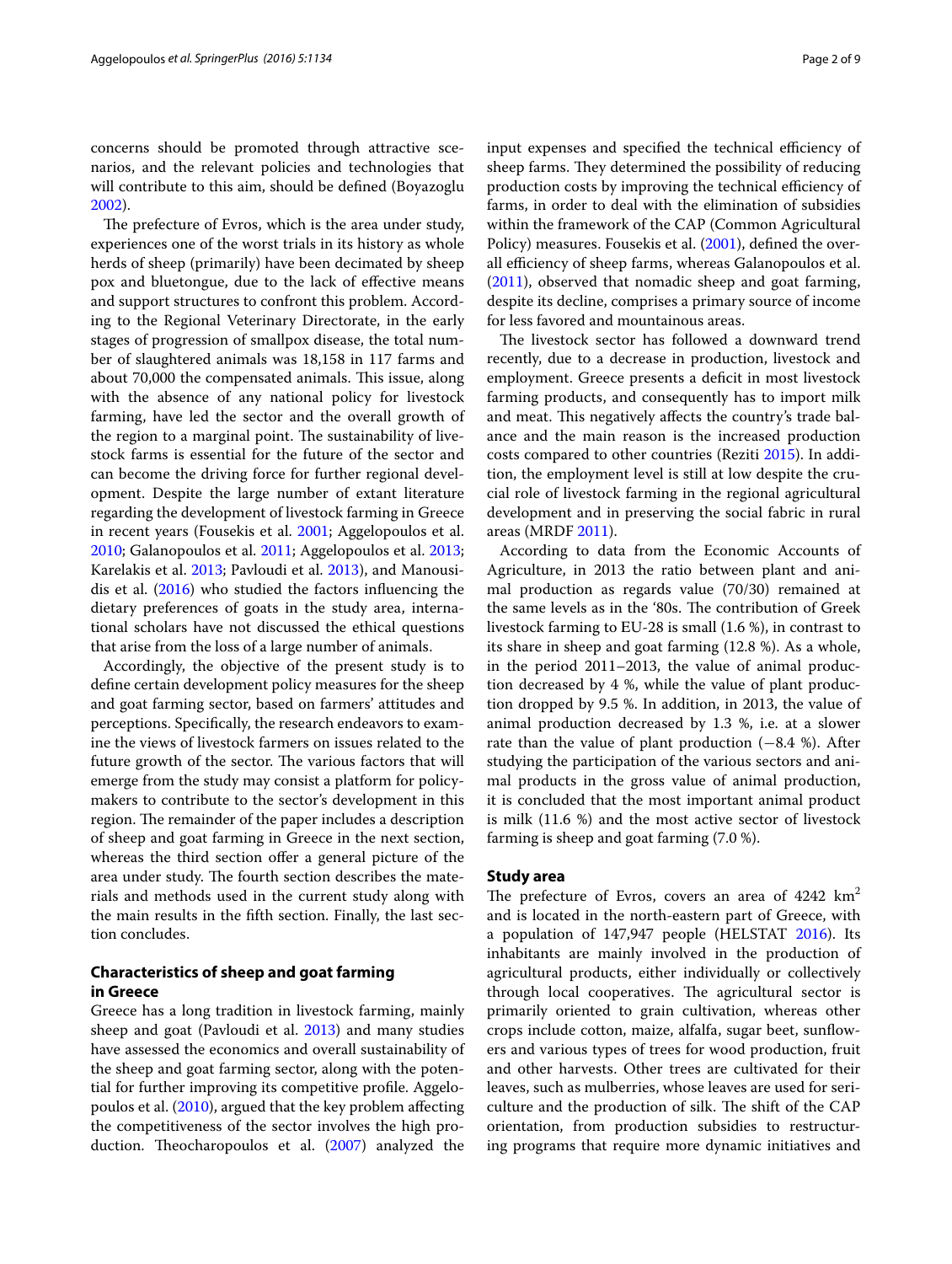a systematic mobilization on a national and local level, has created obstacles for the future socio-economic status of the region. Yet, the prefecture's strategic location offers the possibility for its products to be distributed to foreign markets. The development of relevant infrastructure and its connection to trans-European networks have made the prefecture a centre for transit trade to Northern Europe and the Balkans (Dimitriou et al. [2010\)](#page-8-18).

Livestock farming is the second most important sector, as regards employment, in the prefecture, despite its noticeable decline trend. On the other hand, the farming of large animals has increased, quantitatively and qualitatively, mainly in the area of Feres and the Evros Delta; an area used for grazing a large number of cattle for meat production. The growth of agriculture and livestock farming is largely attributed to the various programs run by the European Union. According to the census of 2009, there are 1005 animal farms with 137,126 sheep and 805 holdings with 84,138 goats in Evros Prefecture.

The prefecture's Gross Domestic Product (GDP) per capita accounts for  $£14.000$  comprising the 15.1 % of the European equivalent and the 0.9 % of the total GDP in the country Dimitriou et al. [\(2010\)](#page-8-18). Although the region's economic activities are mainly centered on agricultural production, its share in employment being 28.3 %, the primary sector's share in the prefecture's GDP is lower than that of the two other sectors. Specifically, the primary sector accounts for 8.5 % of the GDP, the secondary sector for 17.6 % and the tertiary sector for 73.9 % (HEL-STAT [2016](#page-8-17)).

#### **Methods**

Primary data were collected through personal interviews with the livestock farmers (structured questionnaire) from June to November 2014. The survey instrument was created after taking into account the relevant literature and the present status of sheep and goat farming in the prefecture. Prior to the questionnaire distribution, the necessary tests were conducted to check content validity (Zikmund [2003\)](#page-8-19), which examined the degree of comprehension, "acceptance", and interpretation of the questionnaire. Preliminary testing was required in order to: avoid using unsuitable, biased, vague or duplicated questions, determine the order of the questions so that any possible distortion trends were prevented, to reduce the length of the questionnaire and avoid any indifference being shown by the interviewees. Accordingly, the questionnaire included questions that were related to the socioeconomic characteristics of the farmers and of the farms, such as the business structure of the holding, whether it belongs to a cooperative, if the farmers practice any other profession besides livestock farming etc., and questions related to the farmers' objectives and their livestock farm management practices.

The population under study comprised livestock farmers from the Evros prefecture. The respondents were selected with a simple random sampling from four out of the five municipalities in the prefecture. These were the municipalities of Alexandroupoli, Soufli, Didymoteicho and Orestiada (the municipality of Samothrace was not included). After reviewing the relevant literature (Damianou [1999](#page-8-20); Kalamatianou [2000](#page-8-21); Matis [2001\)](#page-8-22) the sample size accounted to ninety sheep and goat farmers. The questionnaires were completed using personal interviews and the data processing was carried out through a series of multivariate methods that included the a-Crοnbach coefficient, the descriptive statistics, the Friedman's nonparametric criterion, and the principal component analysis (PCA) (Hair et al. [1995\)](#page-8-23).

#### **Results**

The majority of the sheep and goat farmers were men (84.4 %), who had also the primary responsibility for the decisions and operation of the holding. They had a low educational level, since 63.3 % had only completed primary education, or not even that. Most of them were aged between 45 and 65 years old and approximately half of them had their farm for over 20 years; none of the farmers were aged under 25 years old. Most sheep and goat farms employed two persons (family members) for about 10 h daily. There were also farms with full-time or part-time workers, who were employed for about 11 h daily. Finally, the annual income for the majority of respondents ranged between 10,000 and 30,000 euros. Any differences were due to herd size, the efficient herd and products' management, and the percentage of feedstuff grown on the farm. For 2011, the average rural income in the region accounted for  $E279.24$  million compared to  $\epsilon$ 4594.64 million (6.07 % of the country's rural income) (HELSTAT [2016\)](#page-8-17). Farmers also possessed an average of 200 sheep and around 182 goats; 14.4 % of the farmers owned over 350 animals.

About half of the farmers (46.7 %) were involved exclusively in livestock farming, while the other half were also involved in agriculture as a supplementary profession; there were only very few exceptions, involving farmers who also had other professions. Of the total number, 8.9 % were organic animal farms, while 60 % of the interviewees had legalized their lairage facilities, and several had initiated the process of legalization. They mainly used makeshift lairage facilities made of wood and metal sheeting; only 16.7 % had modern facilities. About 30 % used a milking pen for milking the animals, while the rest of the farmers argued that milking was done manually.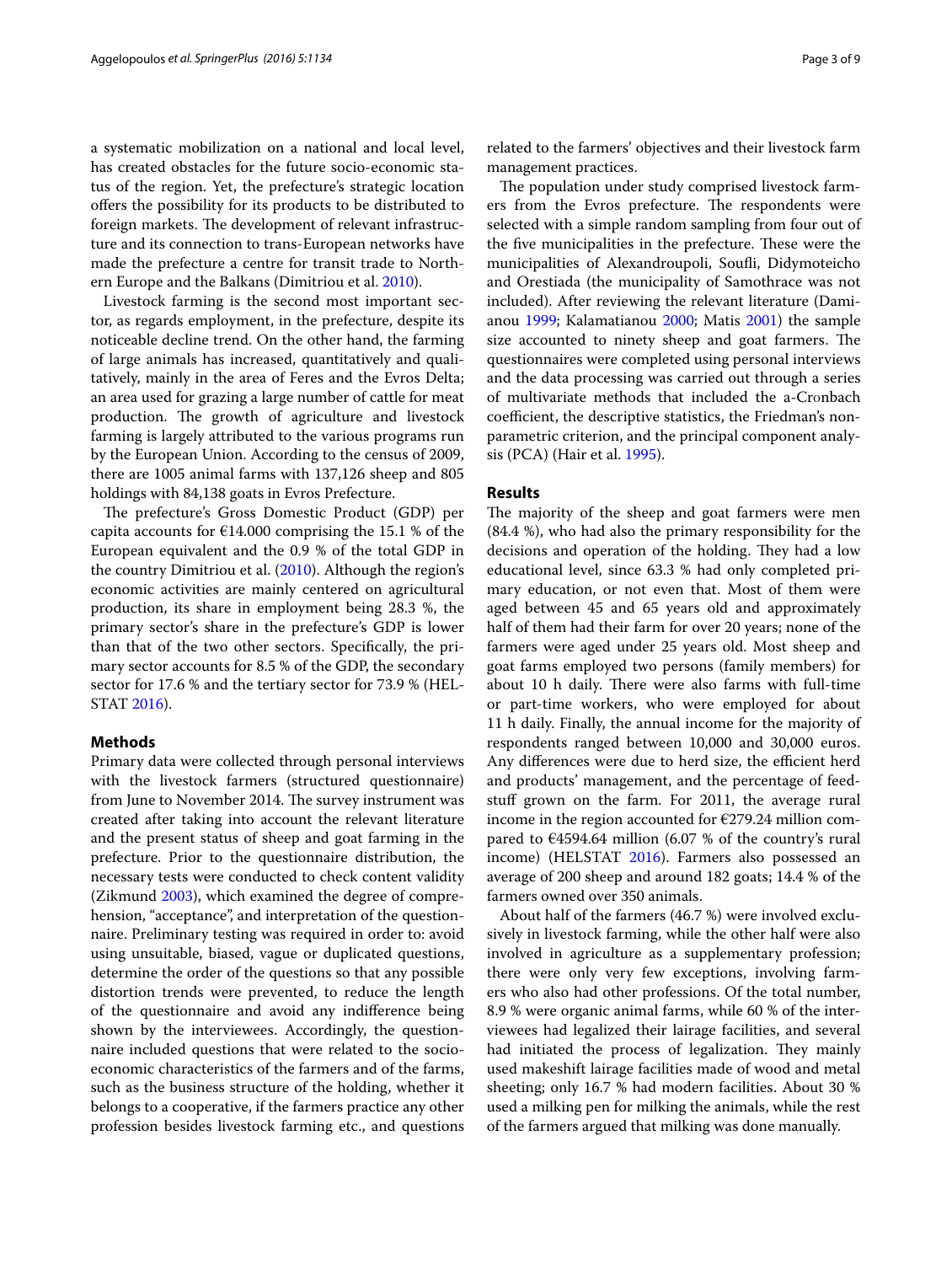Regarding their potential objectives (Fig. [1\)](#page-3-0), farmers considered quite important to maintain and conserve the soil, so that it can be used by future generations. Other important objectives included the profit maximization on an annual basis (given the available resources) and the increase in the farm's size. The latter does not only involve an increase in livestock numbers, but also the use of technology and improving the lairage facilities.

Other significant objectives set by the sheep and goat farmers were to avoid any losses regarding the livestock, the animal feed and lairage facilities, the increase in capital to prevent abandonment and the sound farm management. A high percentage of sheep and goat farmers considered important to have time for other activities, while family participation in the farm was viewed as being equally important. In order to examine the potential existence of a statistical difference between the farmers' views on the significance of the noted objectives, the Friedman's statistical test was applied. According to the results, it was established that "damage avoidance" is the main goal of the farmers with a mean ranking of 4.84  $(N = 90, \chi^2 = 82.893, df = 6, Asymp. Sig < 0.001)$ .

The application of PCA highlighted two major factors that explain 61.57 % of the total variance (a-Cronbach = 0.723, KMO = 0.653,  $\chi^2$  = 227.765, df = 21,  $p < 0.001$  $p < 0.001$ ). The following Table 1 presents the loadings, which constitute the partial correlation coefficients of the

seven variables with each of the two factors that emerged from the analysis.

The first factor comprises "damage avoidance", "profit maximization", "farm size increase" and "soil maintenance and conservation" and is potentially an expression of the farmers' "economic and sustainable objectives". It is clear that the greatest impact on the formulation of the first factor is related to damage avoidance, while "soil maintenance and conservation" display the least impact. This can be interpreted in relation to the sustainability problems that sheep and goat farms are confronting. This is why these farms are more concentrated to avoid any additional costs rather than improving their economic results. Finally, the second factor specifies the availability of time for other activities as an objective along with the valorization of family labor in conjunction with an increase in farm investments. The figures show that the exploitation of human resources plays the greatest role in the formulation of the second factor. The investments realized in these holdings aim at valorizing family labor in a better and more productive way.

As regards knowledge or training on farm management practices, a large number sheep and goat farmers wish to improve their knowledge regarding lairage facilities, while 62.2 % of them show no interest in management practices for organic production. Enhancing their knowledge on the use of rational feeding systems and



<span id="page-3-0"></span>tion in the farm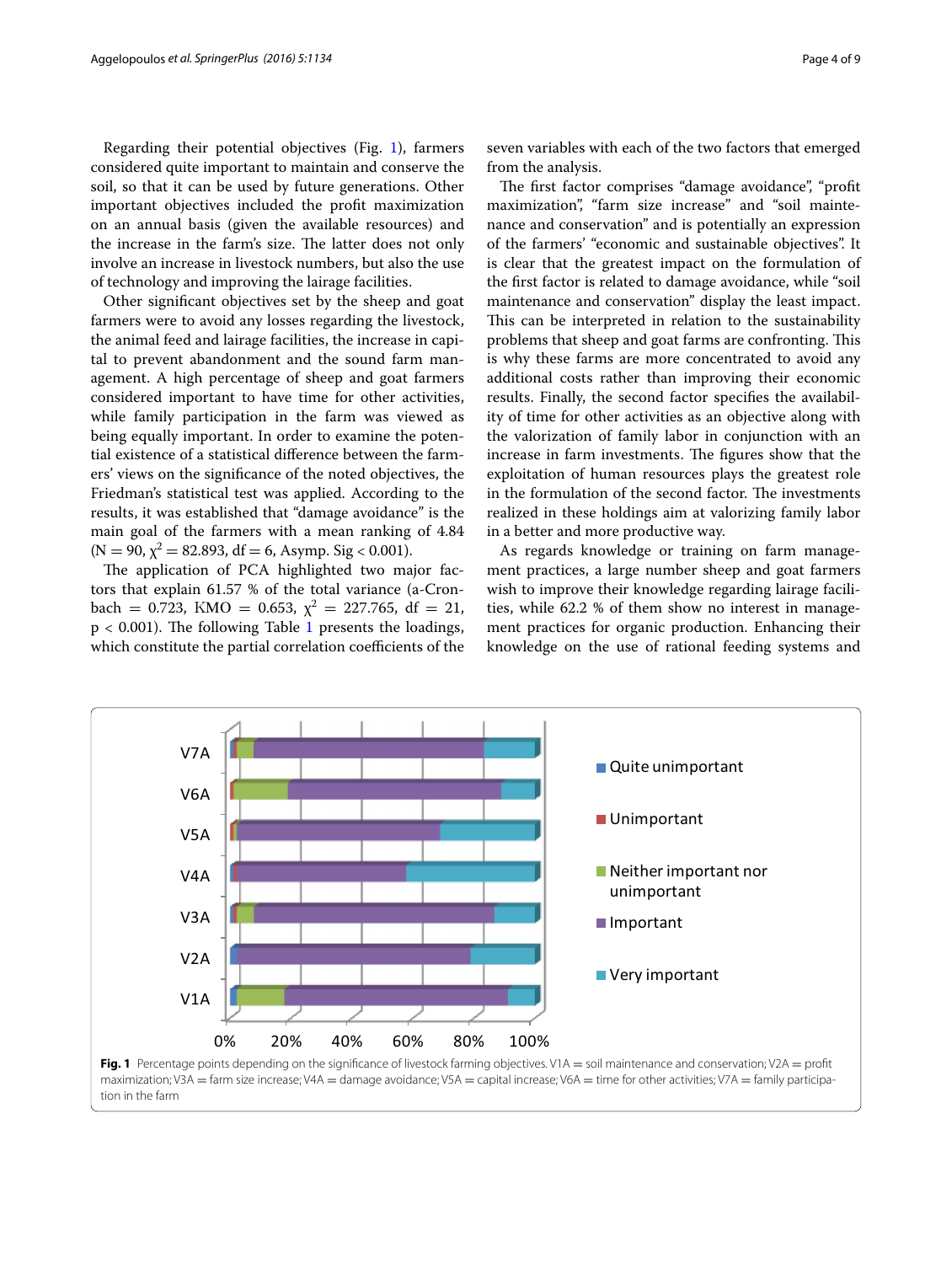<span id="page-4-0"></span>**Table 1 Factor loadings regarding the significance of farmers' objectives**

| <b>Factor loadings</b>            |                           |          |  |  |
|-----------------------------------|---------------------------|----------|--|--|
| Variable                          | <b>Following rotation</b> |          |  |  |
| Damage avoidance                  | 0.880                     | $-0.091$ |  |  |
| Profit maximization               | 0.869                     | 0.085    |  |  |
| Farm size increase                | 0.804                     | 0.146    |  |  |
| Soil maintenance and conservation | 0.761                     | 0.028    |  |  |
| Time for other activities         | $-0.020$                  | 0.774    |  |  |
| Family participation in farm      | $-0.026$                  | 0.698    |  |  |
| Invested capital increase         | 0.410                     | 0513     |  |  |

on the quality, digestibility and production of animal feed, are also significant for the majority of farmers. The recording, analysis and monitoring of production and of the health and reproduction of animals do not seem to constitute a priority, while electronic milking and their management systems are viewed as something quite foreign and complicated by the majority; consequently, about half of them answered that they would not be interested in learning about these systems (Fig. [2\)](#page-4-1). Friedman's statistical test was used to examine the potential existence of a statistical difference between the farmers' views on farm management practices. According to the results, the management of dairy animals is the main interest of farmers, with a mean ranking of 7.89 ( $N = 90$ ,  $\chi^2$  = 370.535, df = 11, Asymp. Sig < 0.001). Principal Component Analysis (PCA) was used to examine the structure of the farmers' views regarding knowledge and training on farm management practices and two significant factors emerged that explain 75 % of the total variance (a-Cronbach = 0.894, KMO = 0.858,  $\chi^2$  = 816.082,  $df = 66$ ,  $p < 0.001$ ).

Table [2](#page-5-0) illustrates the loadings that emerged from the analysis, which are the partial correlation coefficients of the twelve variables with each of the two factors. The first factor, in order of significance to its formation, consists of the variables "management of replacement stock", "management of dairy animals", "rate of stock replacement", "management of pregnant animals", "improved sanitation conditions", "lairage systems & well-being", and "use of improved breeds". This factor essentially expresses the desire of the farmers to acquire "knowledge on the zootechnical management" of their farms. More specifically, the management of genetic material bears the greatest significance in the formulation of this factor. The second factor, in order of significance for its formulation, consists of the variables "electronic milking systems and their management", "management practices for organic production" and "recording, analysis and monitoring of production, animal health and reproduction". The second factor voices the desire of the farmers to acquire



<span id="page-4-1"></span>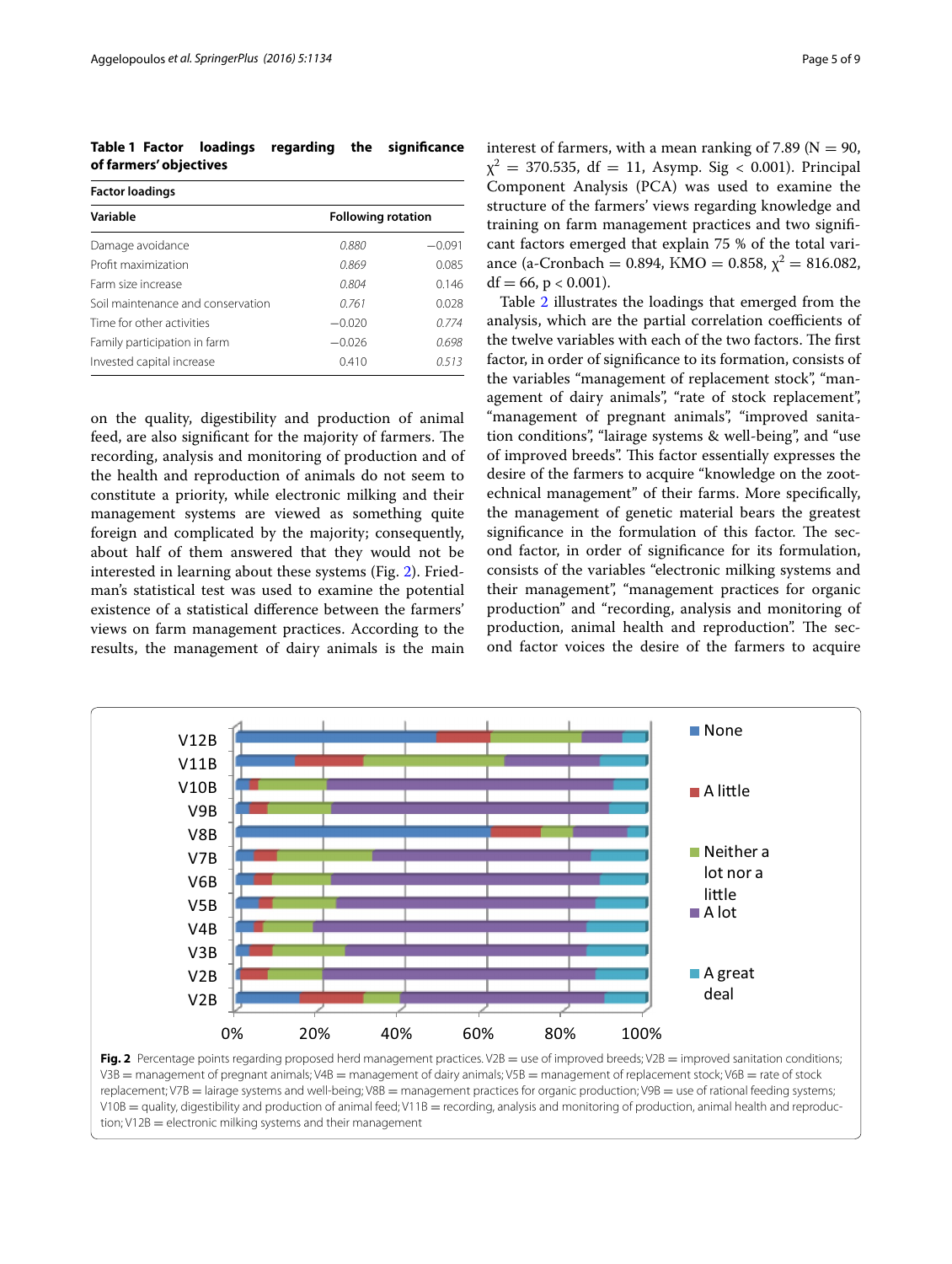| <b>Factor loadings</b>                                                         |                           |       |       |
|--------------------------------------------------------------------------------|---------------------------|-------|-------|
| Variable                                                                       | <b>Following rotation</b> |       |       |
| Management of replacement stock                                                | 0.915                     | 0.049 | 0.206 |
| Management of dairy animals                                                    | 0.878                     | 0.158 | 0.207 |
| Rate of stock replacement                                                      | 0.873                     | 0.011 | 0.265 |
| Management of pregnant animals                                                 | 0.821                     | 0.125 | 0.262 |
| Improved sanitation conditions                                                 | 0.783                     | 0.064 | 0.344 |
| Lairage systems & well-being                                                   | 0.722                     | 0.279 | 0.294 |
| Use of improved breeds                                                         | 0.681                     | 0.240 | 0.067 |
| Electronic milking systems and their management                                | 0.195                     | 0.808 | 0.153 |
| Management practices for organic production                                    | $-0.056$                  | 0.769 | 0.011 |
| Recording analysis and monitoring of production animal health and reproduction | 0.307                     | 0.719 | 0.221 |
| Use of rational feeding systems                                                | 0.304                     | 0.214 | 0.866 |
| Quality digestibility and production of animal feed                            | 0.370                     | 0.133 | 0.856 |

<span id="page-5-0"></span>

|  | Table 2 Factor loadings regarding the farmers' interest in knowledge and training on farm management practices |  |  |
|--|----------------------------------------------------------------------------------------------------------------|--|--|
|  |                                                                                                                |  |  |

"knowledge on new farm control and management systems". Finally, the third factor comprises a desire for "knowledge on animal feed production" and includes the variables "use of rational feeding systems" and "quality, digestibility and production of animal feed".

Next, the farmers' views were examined as to their degree of satisfaction with the attitudes of the various stakeholders involved in livestock farming (Fig. [3\)](#page-5-1). The farmers express the highest level of satisfaction with the local press, which seems to portray livestock farming issues in a satisfactory manner. Only 21.1 and 8.9 % are satisfied with the actions taken by the local and regional authorities respectively, while 44.4 % are dissatisfied.

The highest level of dissatisfaction involves the central government at a rate of 86.7 %, while a high percentage is also dissatisfied with ecological organizations (44.4 %), since they consider them to be responsible for the increased number of wolves in the prefecture in recent years. As regards the scientific bodies, the majority (36.7 %) is neither satisfied nor dissatisfied with them. The main reason behind this dissatisfaction lies on the bureaucracy of public services and is also related to the state authorities responsible for the agricultural policy in Greece. Friedman's statistical test was used to examine the potential existence of a statistical difference between the farmers' views and their satisfaction with the actions of various stakeholders. According to the results, the farmers are mostly satisfied with the local press with a mean ranking of 4.54 (N = 90,  $\chi^2$  = 139.01, df = 5, Asymp. Sig < 0.001).

<span id="page-5-1"></span>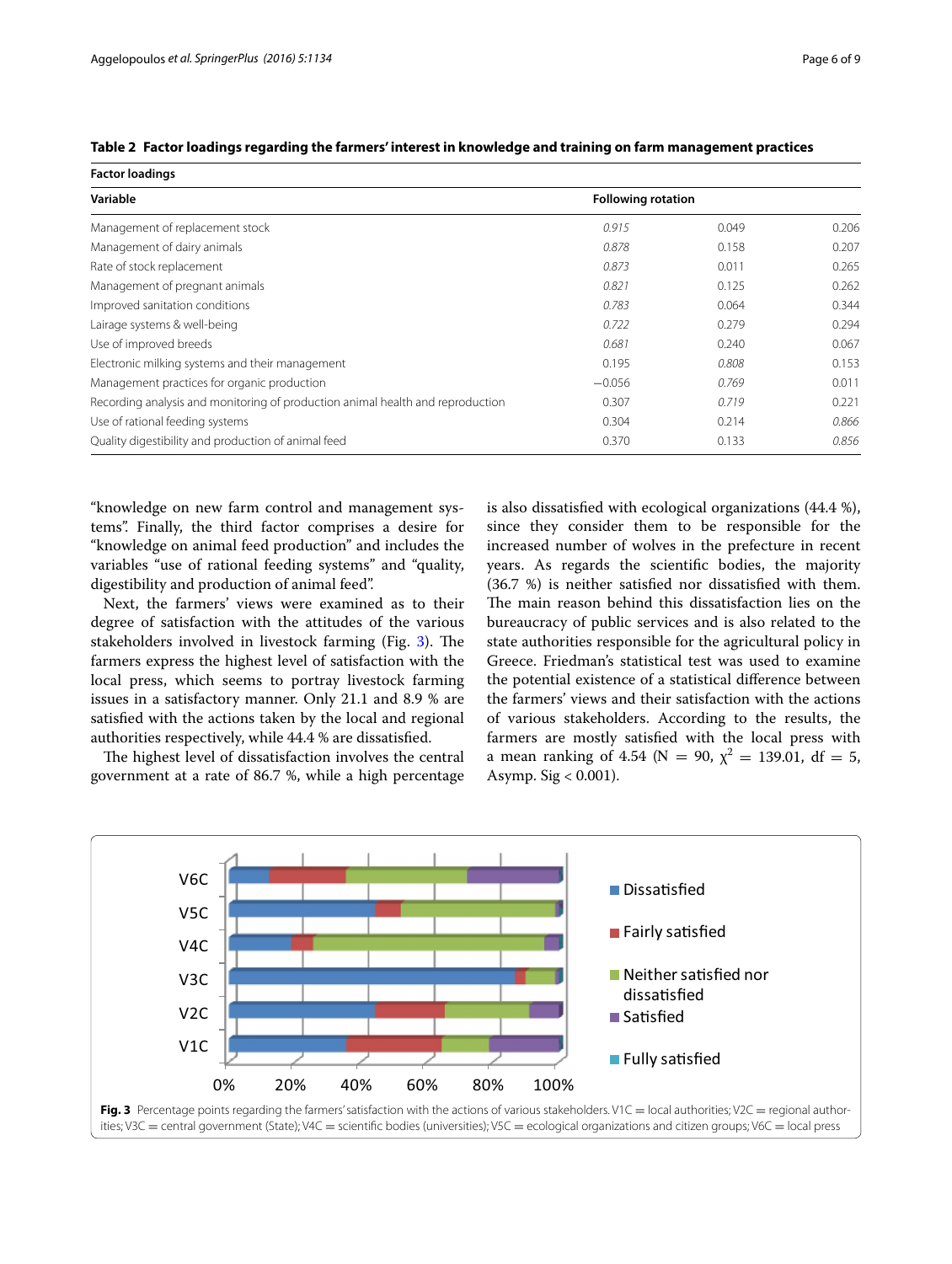After using Principal Component Analysis (PCA) to examine the structure of the farmers' views in relation to the significance of the actions of various stakeholders two significant factors emerged. The factors explain 65.12 % of the total variance (a-Cronbach  $= 0.720$ , KMO = 0.698,  $\chi^2$  = 128.110, df = 15, p < 0.001) and the variables that "belong" to each factor are the ones whose loading is close to or higher than 0.5 (Table [3](#page-6-0)). The first factor, in order of significance, consists of the variables "Local Authorities", "Regional Authorities" and "Central government (State)" and basically concerns the actions of "Public Administration". The second factor involves "nongovernmental bodies" and consists of the variables "scientific bodies (universities)", "local press" and "ecological organizations and citizen groups".

Finally, as regards the integrated development of livestock farming, factor analysis was applied to all factors that emerged from the above-mentioned analyses. Three factors emerged that also constitute a typological presentation of the objectives, expectations and views of the farmers (Table [4\)](#page-6-1). The first factor comprises the farmers' "sustainable and economic goals" and their "desire for knowledge on zootechnics and animal feed production". The second factor comprises the farmers' "desire

<span id="page-6-0"></span>**Table 3 Factor loadings of the data regarding the farmers' satisfaction with the actions of various stakeholders**

| <b>Factor loadings</b>                      |                           |       |  |  |
|---------------------------------------------|---------------------------|-------|--|--|
| Variable                                    | <b>Following rotation</b> |       |  |  |
| Local authorities                           | 0.837                     | 0.023 |  |  |
| Regional authorities                        | 0.800                     | 0.329 |  |  |
| Central government (State)                  | 0.672                     | 0.041 |  |  |
| Scientific bodies (universities)            | 0.061                     | 0.837 |  |  |
| Local press                                 | 0.009                     | 0.790 |  |  |
| Ecological organizations and citizen groups | 0374                      | 0.690 |  |  |

for knowledge on new farm control and management systems", and also includes "satisfaction with the actions of non-governmental bodies". Finally, the third factor comprises their "satisfaction with the actions of the Public Administration" and their "focus on the valorization of family labor and increased farm investments".

### **Discussion**

The preceding analysis revealed some basic pillars of change that along with the views and perceptions of livestock farmers may lead to the increase of the sector's competitiveness. These views can be taken into account in the application of agricultural policy measures. The results of the typology of the views and objectives expressed by sheep and goat farmers indicate that special attention should be paid to their training in the organization and management of their farms to achieve the best use of the available inputs (Rezitis et al. [2005](#page-8-24)).

Most livestock farmers have not completed elementary education, either because they have only attended primary school or only some grades of primary school; therefore, their involvement in livestock farming was the result of lacking qualifications and alternative professional options. In addition, although the population under study cannot be regarded as elderly, since approximately half are aged 35–55 years, nevertheless there is a visible absence of young people. Almost 50 % of the respondents have been involved in livestock farming for over 20 years. This specific type of farm does not appeal to young people or encourage them to become involved in livestock farming. According to sheep and goat farmers, at least two family members are employed for 10–12 h daily on the farm and their income ranges from 10,000 to 30,000 euros.

As regards the significance of livestock farming objectives, two main antecedents were highlighted. The first one is an expression of their "sustainable and economic objectives". The second one concerns the valorization of family labor in conjunction with an increase in

### <span id="page-6-1"></span>**Table 4 Factor loadings of the data regarding development factors for livestock farming**

| <b>Factor loadings</b>                                          |                           |          |          |
|-----------------------------------------------------------------|---------------------------|----------|----------|
| Variable                                                        | <b>Following rotation</b> |          |          |
| Sustainable and economic goals                                  | 0.842                     | 0.055    | $-0.132$ |
| Desire for knowledge on zootechnics                             | 0.732                     | 0.141    | 0.321    |
| Desire for knowledge on animal feed production                  | 0.576                     | $-0.244$ | $-0.455$ |
| Desire for knowledge on new farm control and management systems | 0.023                     | 0.721    | $-0.139$ |
| Non-governmental bodies                                         | $-0.021$                  | $-0.652$ | $-0.056$ |
| Public administration                                           | 0.007                     | $-0.224$ | 0.736    |
| Family labor and investment increase                            | 0.151                     | 0.513    | 0.556    |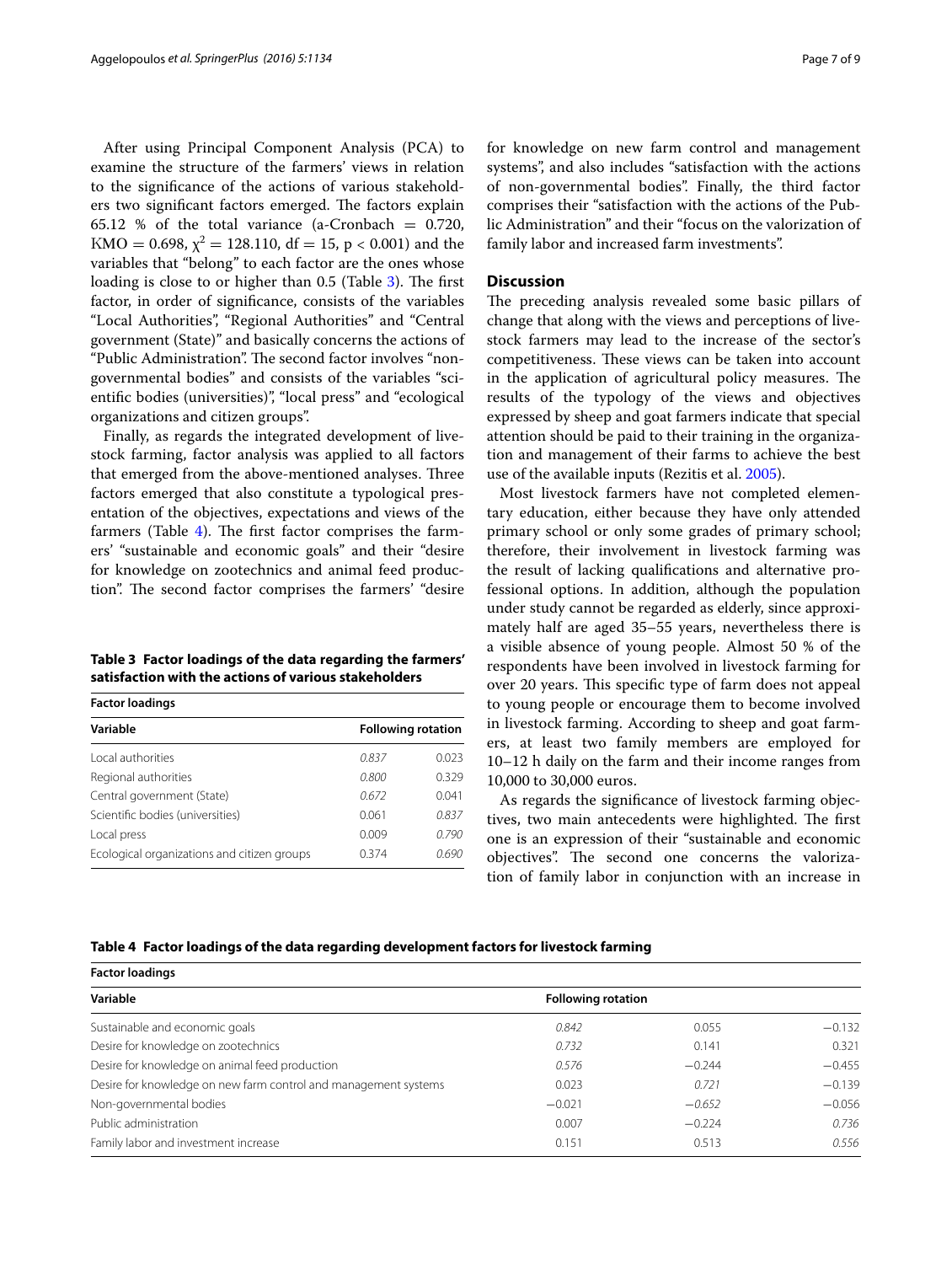investments. The typological analysis shows that sheep and goat farms focus more on damage avoidance, while aiming to take advantage of family labor to improve their economic results. After examining the structure of the farmers' views on knowledge and training regarding farm management practices, two main factors were highlighted. The first factor is an expression of the farmers' interest in "knowledge on zootechnics". The second factor is an expression of the farmers' interest in "knowledge regarding new farm control and management systems". Finally, the third factor comprises their interest in "knowledge on animal feed production". The farmers point to the need for training on issues related to zootechnical management, with a particular focused interest in renewing the genetic material of their farms. In addition, there is a need expressed to valorize the "nutrition" input. At the same time, the farmers voice a desire to apply modern control and management systems for their farms.

The installation of automated animal feeding systems is expected to improve animal feed quality and lead to a reduction in feeding costs, while improving labor efficiency and animal management (Aggelopoulos et al. [2015](#page-8-25)). The decrease in the feeding costs can be achieved through the elaboration of a balanced and economic feeding system that will be based on the animals' needs. Such needs are linked to the genetic breeding material and farm conditions, the nutritional content of the animal feed and the sound facilities for mixing, feeding and storing animal feed (Aggelopoulos et al. [2009](#page-8-26)). A reduction in animal feed expenses could also be reached by increasing production of at least part of the animal feed required by the farm (Milán et al. [2014](#page-8-27)). As regards the use of genetic material, it is deemed essential for farms to use the correct system in renewing their existing genetic material or in commercial crossbreeding with suitable domestic breeds, so that the relevant economic results are improved (Aggelopoulos et al. [2014](#page-8-28)). It is a fact that Greece lacks the relevant organizational structures and therefore, integrated genetic improvement programs do not exist. Consequently, producers face grave difficulties in acquiring the animals they need for reproduction, particularly female animals, at affordable prices. The planning and financing of an effective genetic improvement plan for sheep and goat farming in Greece will be a decisive step towards satisfying the producers' need to secure the right animals for reproduction in a timely and economically beneficial manner. This can be realized through the use of suitable genetic material, with the right focus and in correlation with the local conditions for the production and trade of the products (Pavloudi et al. [2013\)](#page-8-12).

The farmers' satisfaction with stakeholders' actions is mainly related to non-governmental bodies. Nevertheless, they express great dissatisfaction and identify major inefficiencies on behalf of the public administration. Dissatisfaction relates to strategic issues of addressing the zoonosis problem, for the fastest possible protection of livestock in the wider region, but also to the bureaucracy of government services and policy makers (Aggelopoulos et al. [2008\)](#page-8-29). Livestock farmers usually stress the issues of vaccination of animals and compensations, whereas they argue that state authorities trivially confront many of their problems; already deteriorating due to the economic crisis. Public authorities can address the issue of "trust" on behalf of the farmers, through the implementation of programs that will contribute to a shift in the farmers' attitudes and behavior towards meeting effectively current demands. The success of such a program depends on whether it will address actual needs, rather than simply the trainers' perceptions. A change in the attitudes and behavior of policy-makers and training bodies is also required so that training takes into account the following results: the farmers interested in zootechnical training and animal feed production are those who have set ecological and economic objectives; those who are interested in acquiring knowledge on new control systems are at the same time dissatisfied with non-governmental bodies; and finally, the farmers who set social and economic objectives are satisfied with the actions of the public administration.

#### **Conclusion**

The present study aimed to investigate the sheep and goat farmers' perceptions and attitudes on issues related to the future growth of the sector in the Greek region of Evros. It can be argued that the study is considered significant due to the exceptional characteristics of the region, if the specific sector and its former involvement in livestock farming is adapted to modern production systems. The main objective set by sheep and goat farmers is to avoid any damage or additional cost to their farming activities. This is largely related to profit maximization rather than soil maintenance and conservation that is placed at the bottom of their list of priorities. Apparently, a major ethical question arises that in combination with the farmers' low educational level and lack of information, results in ignorance regarding the sustainable management of natural resources. Consequently, livestock farming seems to face a grim future. As regards animal management practices, the sheep and goat farmer's attitude towards sanitation conditions is deemed satisfactory, however they do not seem to pay sufficient attention to production, health and reproduction related issues.